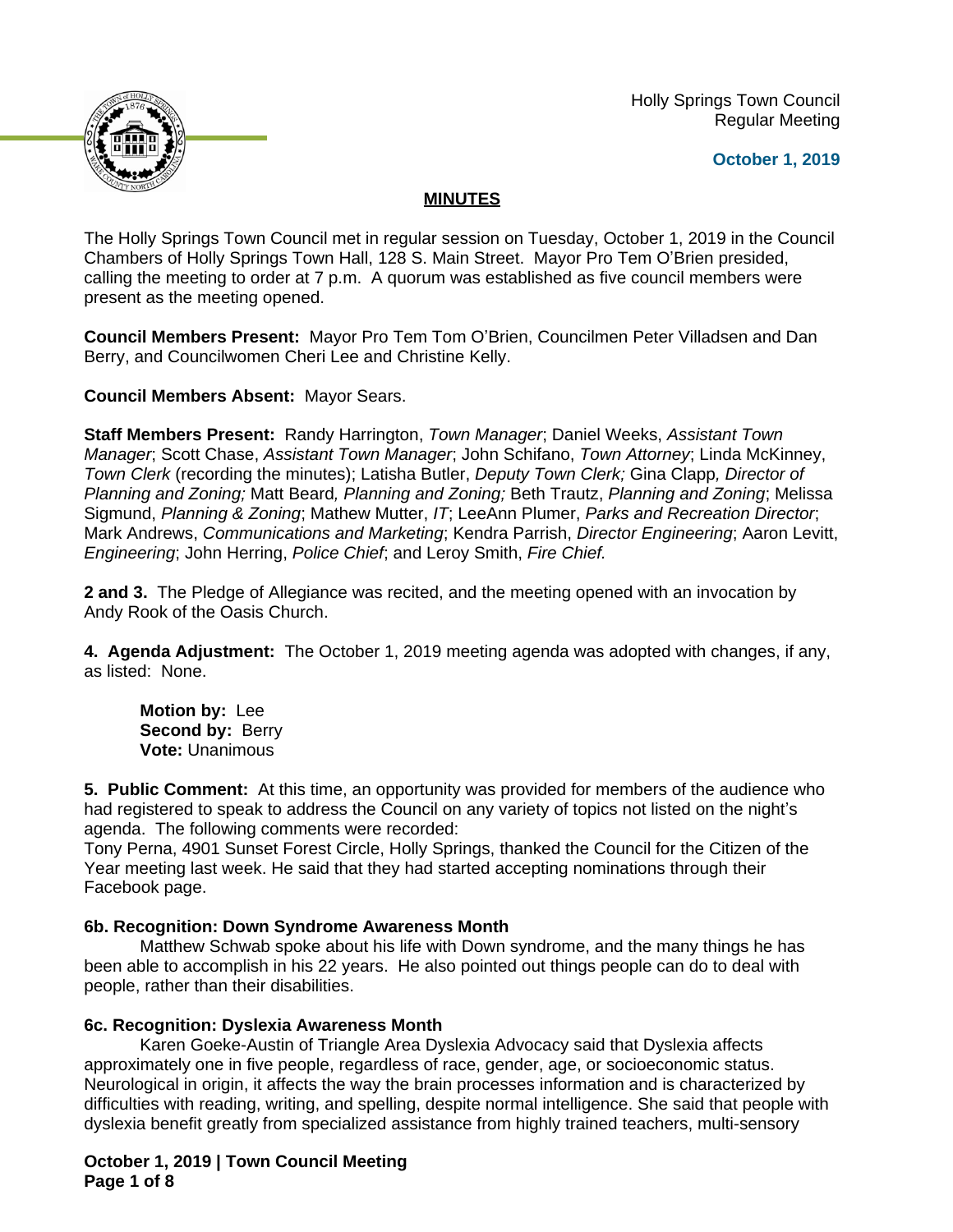learning programs, and individualized instruction. Early identification, alternative instruction, and extra support from friends, family and teachers can contribute to the success of students with dyslexia. Triangle Area Dyslexia Advocacy is a group whose aim is to raise awareness of dyslexia and the benefits of early intervention.

## **6d. Recognition: Community Planning Month**

Gina Clapp, Director of Planning and Zoning, said that the Town of Holly Springs has endorsed World Town Planning Day and National Community Planning Month programs since 2000. She spoke of the benefits that planning brings to a community, outlined some of Holly Springs' major planning projects from the past year, and put in a request for volunteers to serve on the Planning Board and Board of Adjustment.

#### **6a. Recognition: Holly Springs Fire Department's New ISO Rating (moved to later waiting for commissioner Causey to arrive)**

Insurance Commissioner Mike Causey said that it was an honor and privilege to be here tonight to bestow this honor on the Holly Springs Fire Department. They have achieved the highest ISO rating, a Class 1. He said that it took the hard work of Chief Smith, and the work of the Town Council to make this the great fire department that it is. Chief State Fire Marshal Brian Taylor could not be present but many members of the Insurance Commissioner's office and the State Fire Marshal's office were present. Fireman Joe Harasti was asked to bring Cinder forward to do a demonstration of Stop Drop and Roll. Holly Springs Fire Department is in the top 1% of all the fire departments in the nation, and one of only 11 in North Carolina to achieve this rating.

Chief Smith spoke saying that it was a team effort, water supply, public works, engineering, and Council. He would like to come to a future meeting to thank everyone. To go from a 4/9 to a 1/3 is a great jump.

#### **7a. Requests and Communications: Street Tree Replacement Pilot Program**

Matt Beard, Planning and Zoning said that as part of the FY19-20 Budget Council approved \$20,000 for a Street Tree Replacement Pilot Program. He said that during the budget process the justification for the program included a distribution plan for the funds of: 25% to assist homeowners with individual street tree replacement/planting; 70% for street tree infill projects (town install); and 5% for treatment of sick/diseased street trees. He said that at two meetings of the Tree Advisory Committee, in July and September, the TAC requested a modification to allow 100% of the funds to be spent on street tree infill projects. He shared the three program types that were originally envisioned: Street Tree Infill – putting trees in a large area at one time; Homeowner Assistance – assisting homeowners; or Diseased Tree Treatment; Staff shared their belief that the spirit and intention of the funding was to address a variety of street tree replacement/planting, infill, and diseased tree treatment. Mr. Beard said that staff wished to confirm Town Council's wishes for the distribution of the approved funds.

Rachel Woods, chair of the Tree Advisory Committee was asked why they went in this direction. She said that doing infill was something that residents would really notice. She said that \$20k wouldn't go very far if they spilt it into three pots. Also the committee didn't want to split their time between three programs. She thought it would be difficult to compare the results of the programs if the money is split unevenly. It would be better to rotate between the three programs sequentially rather than consecutively. Trying to decide how to manage the homeowner assistance part of the plan needs more time to perfect. The committee was also concerned about getting the application right: do you reimburse after the fact, drop a tree off and ask the homeowner to plant it? The infill program would get a lot of bang for the buck, not throw away money, and residents could see that something was being done.

Councilwoman Kelly said the TAC gave great consideration to the options, and discussed the pros and cons carefully.

**October 1, 2019 | Town Council Meeting Page 2 of 8**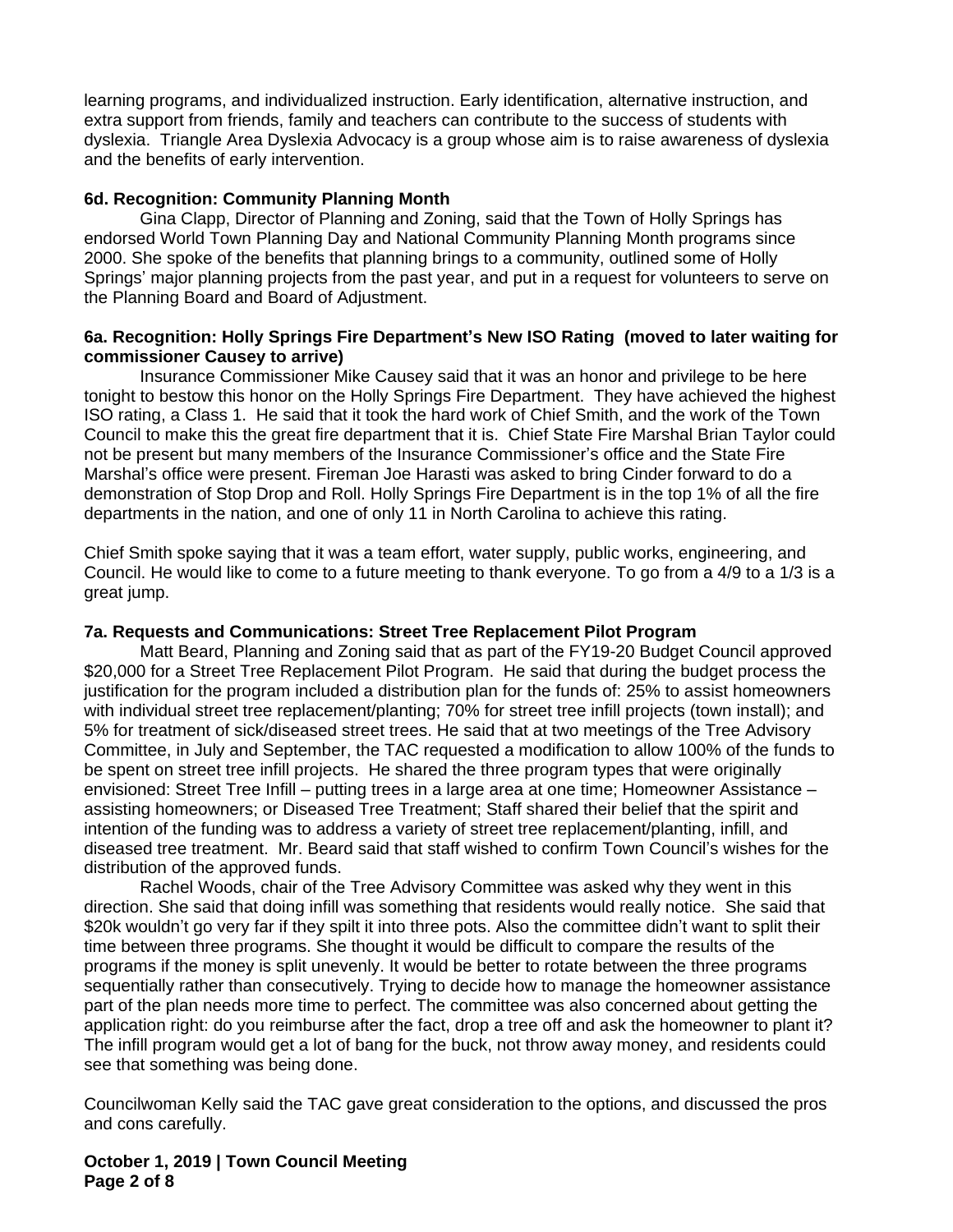Ms. Wood said that she thought the Town could impact some neighborhoods dramatically with the infill program.

Mr. Beard said that the next steps would be to contact the HOA's to discuss times and types of trees, and what support the HOA can provide. Councilman Villadsen asked for clarification on whether, once the tree is planted, the homeowner is responsible for it, whether they wanted it or not. Mr. Beard said once the tree is installed, the tree ordinance kicks in, but since the town is controlling the location, the trees will not be planted close to lights, stop signs, etc. Councilman Berry said that he liked the three part program because if something happened early on after a tree is planted, there would be money available to treat or replace it. He would like to see continued discussion on how this would evolve from year to year adding the other aspects.

Ms. Wood said the committee does value all three programs, but there is a short period of time in order to get trees in the ground and they wanted to focus on this one part of the program. She thinks spreading their energies over three programs would mean none of them succeed. Councilwoman Kelly said that there is an education component, which the committee can have ready by next year, but they aren't there yet.

Councilwoman Lee asked if there would be a warranty that covers these trees at the beginning. Mr. Beard said that with regards to maintaining the tree for its first year, it has to be installed correctly, watered, etc. The Town would have a contractor to plant the trees, to guarantee best practices are followed, and the contractor would offer a one year warranty.

Councilman Villadsen expressed concern that there will be an expectation that neighborhoods that are missed this year will get trees next year.

Mayor Pro Tem O'Brien said that this is a test program, so while he understands the concerns of his colleagues, he's ready to go forward. Councilman Berry wants to leave some funds in the pot after the fall planting season so that there is money left over if there's something in the spring that needs work. Any money left over can be rolled over.

Ms. Wood said they intend to choose thoroughfares in neighborhoods so that they benefit everyone in the neighborhood not just individual homeowners. The committee has plans to educate people about the benefits of using all the money to plant trees. They will do things outside of planting season but need to focus their efforts on one thing.

Councilman Villadsen asked if a homeowner can plant trees in the parking strip, absent HOA objections, without the Town. Mr. Beard said that the parking strip is Town property, so staff works with the homeowners on a case by case basis, but residents shouldn't plant there without contacting the town.

**Action:** Motion to accept the recommendation of the Tree Advisory Committee **Moved by:** Lee **Second by: Kelly Vote:** 3 Ayes, Kelly, Lee and O'Brien 2 Nays Berry and Villadsen **Motion passed**

# **8. Consent Agenda**

The Council approved a motion to approve all items on the Consent Agenda. The motion carried following a motion by Councilwoman Lee, a second by Councilman Villadsen, and a unanimous vote. The following actions were affected:

8a. Minutes – The Council approved minutes of the Council business meeting held September 17, 2019.

8b. Town Hall Commons Infrastructure Project Change Orders – The Council approved change orders 7 and 8 for the contract with Fred Smith Company.

**October 1, 2019 | Town Council Meeting Page 3 of 8**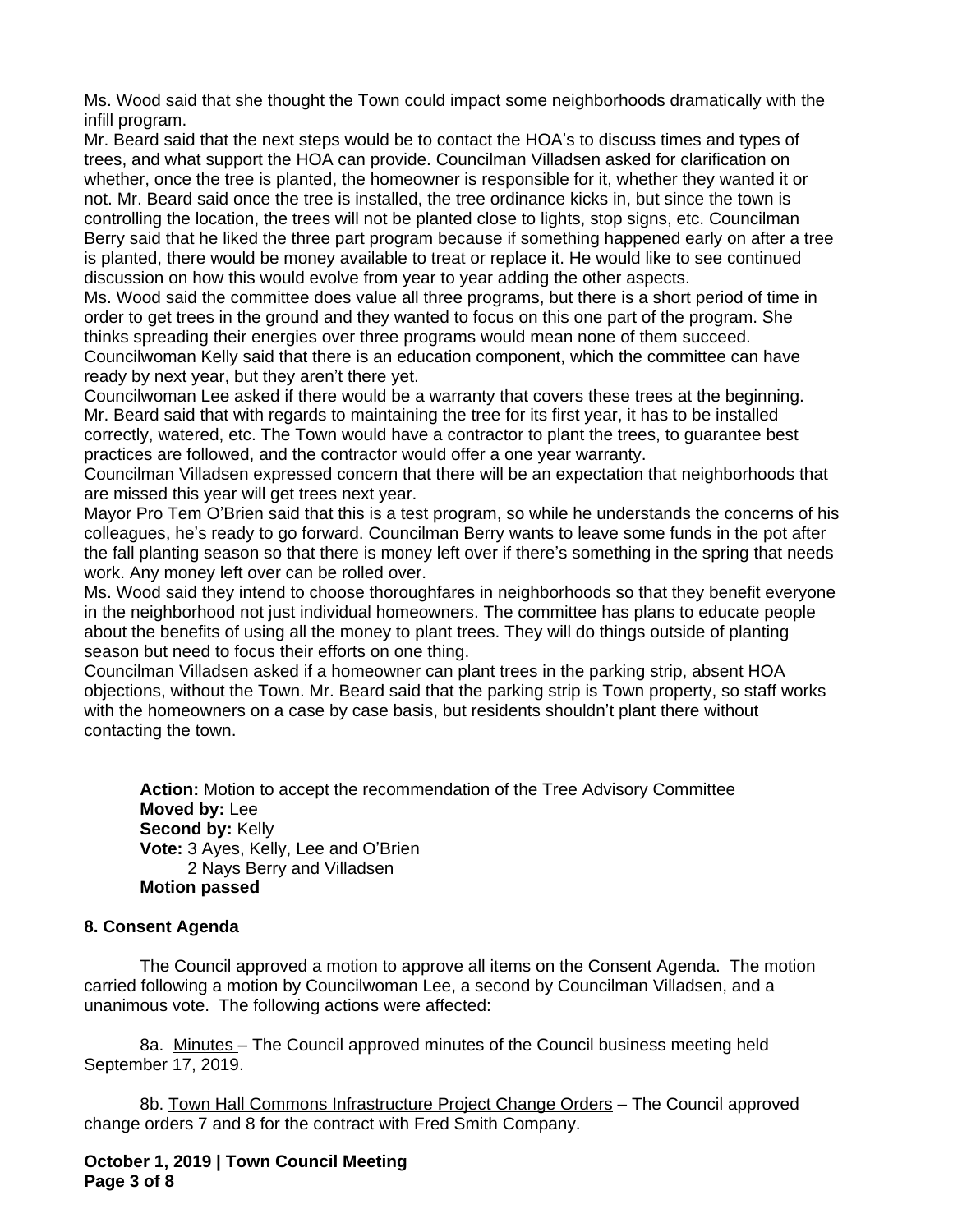8c. Main Street Extension Supplemental Agreement #11 - The Council approved Supplemental Agreement #11 to the construction contract with Fred Smith Company.

8d. Position Reclassification - The Council approved the reclassification of two positions: Communications Specialist SG 76 to Senior Communications and Marketing Specialist SG 80, and Administrative Specialist SG 71 to Administrative Manager SG 77.

## **9. NEW BUSINESS**

## **9a. Major Amendment to Development Plan 10-DP-06-A07 UNC Rex Healthcare Master Sign Plan**

Beth Trautz, Planning and Zoning, said that the parcel was zoned OR CU Office, Research & Development Park on June 17, 2008 and March 20, 2012. The Medical Office Building 1 development was approved on November 2, 2010 and the Medial Office Building 2 development was approved on October 4, 2016. The hospital development plan was approved on September 21, 2019.

Ms. Trautz said that a Master Sign Plan (MSP) can be submitted for a large office campus and includes the following information regarding signs to create a uniform signage scheme for the specific project that is enforced by Town Staff when reviewing and issuing signage permits: general location, type of sign, materials, size and number, style and color, illumination, and certain waivers of sign regulations needed to achieve their plan. It is typical that a Master Sign Plan includes waivers. Waivers allow flexibility and creativity in sign design and placement while adhering to the maximum area requirements. Waivers can only be submitted in conjunction with a MSP. All signs presented in this MSP meet the UDO requirements except for the incidental signs subject to the following requested waivers:

- Waiver requested to increase the height of all incidental signs from 3' to 6'
- Waiver requested to increase the allowed area of incidental signs from 2 sq. ft. to 24 sq. ft.
- Granting the waivers will not increase the overall amount of signage allowed for the project since the area of the wall signage is less than the maximum allowed amount.

The Planning Board recommended approval on September 24, 2019 with a vote of 7 - 0 - 2.

**Action 1:** Motion to adopt Resolution 19-26 to make and accept the Findings of Fact for consideration of and to approve the Unified Development Ordinance Waivers.

**Motion by**: Kelly **Second by**: Lee **Vote:** Unanimous. *A copy of Resolution 19-26 is attached to these minutes.*

**Action 2:** Motion to approve Development Plan Major Amendment #10-DP-06-A07 to add UNC Rex Healthcare Master Sign Plan with the conditions stated below.

**Motion by**: Villadsen **Second by**: Berry **Vote:** Unanimous.

# **9b. Bass Lake Stream Restoration**

Kendra Parrish, Director of Engineering, said that Hurricane Matthew damaged the stream channel at Bass Lake in October of 2016. In October 2017, prior to bidding the work, FEMA awarded the Town \$801,561 for the repair of the stream. After the bid opening, staff requested

**October 1, 2019 | Town Council Meeting Page 4 of 8**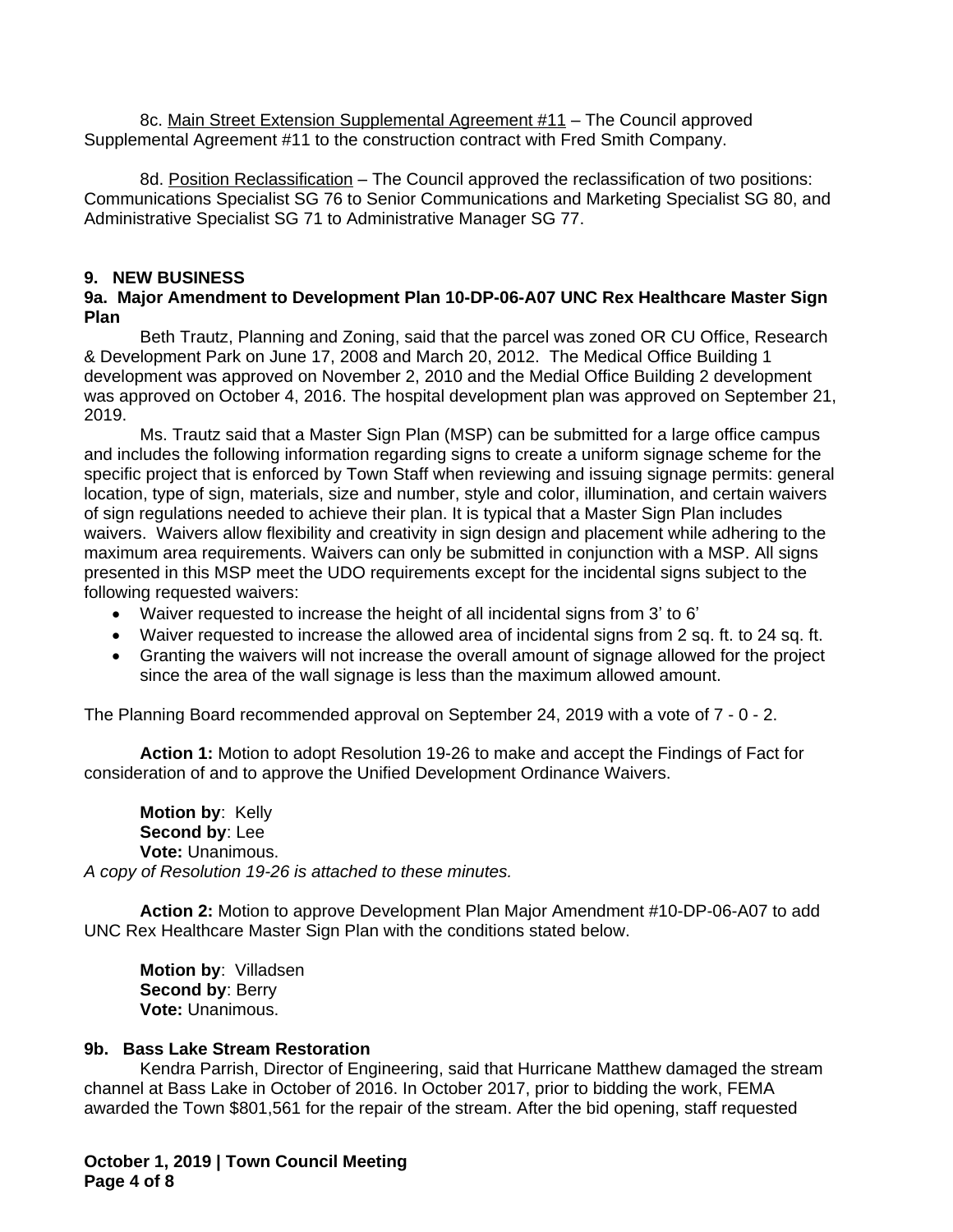additional funding to cover the entire amount of the project. FEMA advised staff to submit for 100% reimbursement.

Ms. Parrish explained that the delays were caused by permitting problems, requiring increased safety of the dam, and the fact that it is very specialized work and many of the firms that do it were working in the eastern part of the state doing work on other hurricane damage.

The Town contracted with Jewell Engineering for the design, permitting administration and bidding assistance and is currently under contract for construction administration of this project. The scope of work includes stream restoration, installation of gabions and velocity dissipaters, as well as re-establishing the trail base. The repair and upgrade project was bid three separate times. No bids were received during the first two bid openings. One bid was submitted for the project during the third bid opening on July 31 from Fluvial Solutions for \$836,800.

Ms. Parrish said that in the future, following conclusion of the stream restoration project, additional investments are anticipated including re-paving the parking lot (FEMA reimbursement project) and increasing the dam outlet capacity (Phase 3).

Councilwoman Kelly asked how long it would take. Ms. Parrish said the contract allows 150 days to substantial completion, which is March, with 4 additional months to do the planting. Councilwoman Kelly asked about the timing of the reimbursement. Ms. Parrish said that the Town has received some of it and the rest will come as FEMA releases it. Carolyn Crouch, said that she turns invoices in to FEMA each month. Randy Harrington, Town Manager clarified that this is expected to be 100% reimbursement.

Ms. Parrish said that there will be a time during Phase 3 that the trail has to be closed down. But engineering staff will work with Communications to get this information out to the public.

**Action 1:** Motion to approve the project budget in the amount of \$920,480.00 for the Bass Lake Stream Restoration.

**Motion by**: Lee **Second by**: Villadsen **Vote:** Unanimous.

**Action 2:** Motion to award the Bass Lake Stream Restoration construction contract for repair and improvements to Bass Lake to Fluvial Solutions for \$836,800 and to approve the project budget, including 10% contingency for Contract Services for a total of \$920,480.00.

**Motion by**: Berry **Second by**: Lee **Vote:** Unanimous.

**Action 3:** Motion to appropriate \$920,480.00 from Parks and Recreation Reserves 21.95: \$836,800 to Bass Lake Stream Restoration Project Professional Service (49-908 12.05) and \$83,680 to Bass Lake Stream Restoration Project Contingency (49-908 82.97).

**Motion by**: Kelly **Second by**: Berry **Vote:** Unanimous.

# **10. Unfinished Business**

#### **10a. 19-CPA-01 Vision Holly Springs Land Use & Character**

Melissa Sigmund, Planning & Zoning said that the intent this evening is to continue the discussion of the revision to the Vision Holly Springs Comprehensive Plan which was originally adopted in 2007. There have been various amendments over the past 12 years, but the Town has seen a tremendous amount of growth and change, and updating the Land Use & Character portion

**October 1, 2019 | Town Council Meeting Page 5 of 8**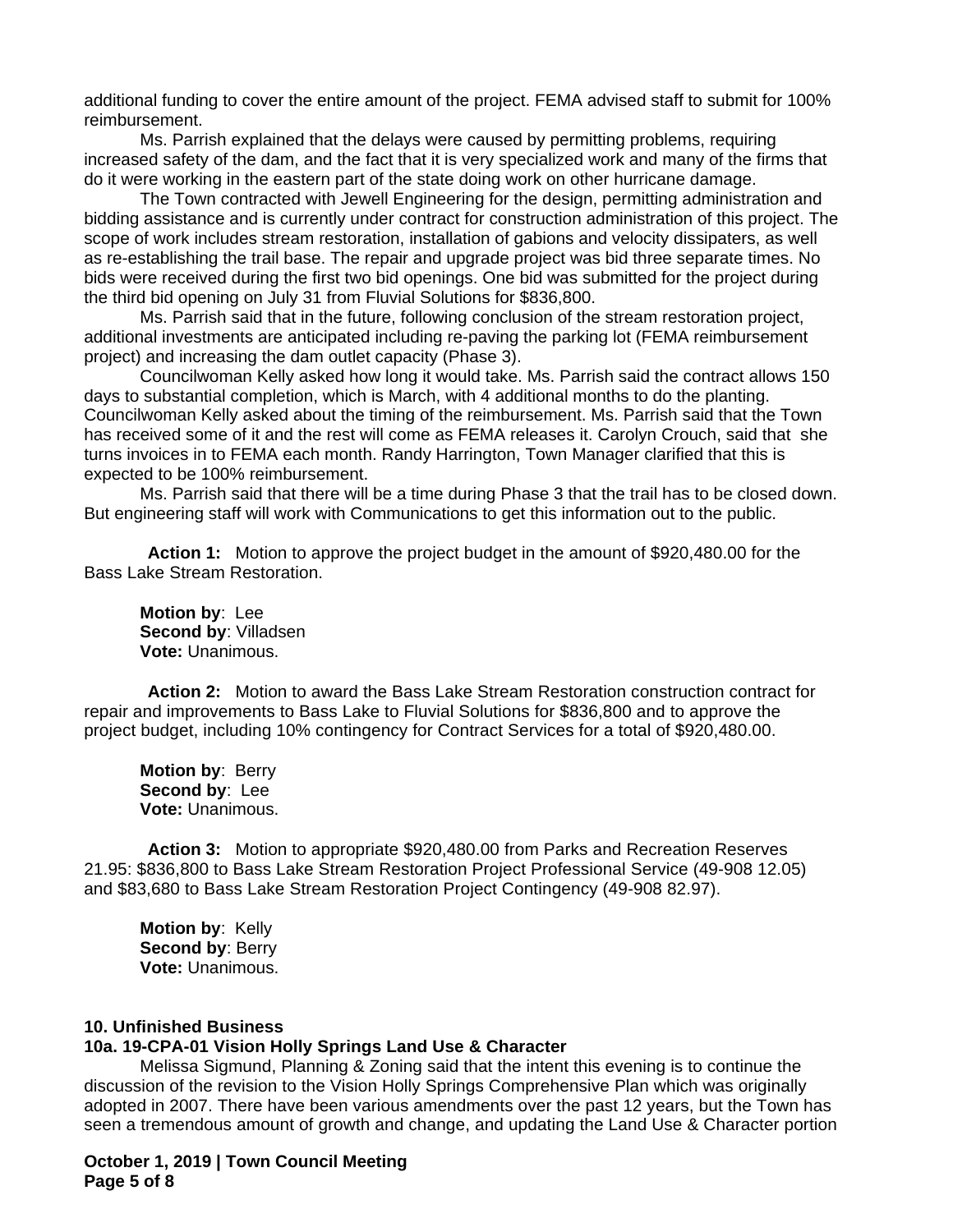of the plan will ensure that the plan accounts for current conditions and considers the community's values and vision for the future. The updated Land Use & Character section of the comprehensive plan is a policy tool that will guide decisions regarding individual development proposals, influencing the look and feel of the town for years to come. It will also provide a framework for strategic planning and capital investment throughout town.

She recapped the various opportunities the public has had to engage with the update of the Comprehensive Plan, including stakeholder interviews, community advisory committee meetings, community ideas exchange workshop, Planapalooza, a draft plan presentation open house, interactive website, and finally a Public Hearing on September 17, 2019.

Ms. Sigmund said that if the plan is adopted several related projects will begin:

- Quick-Fix changes to the Unified Development Ordinance (Fall/Winter 2019)
- Updates to other sections of the Comprehensive Plan: Parks & Recreation (Fall 2019), Transportation (Summer 2020). This is part of the 5-year rotation schedule that was previously presented to Town Council in 2018.
- Update to entire Unified Development Ordinance (Spring 2020-Fall 2021)
- Other projects for future consideration: Specific Area Plans (e.g. Village District, I-540 Regional Center, etc.)

She said that the consultant was not able to be present tonight but could come back to a future meeting. Councilman Berry said that he wants to discuss it and might want to talk to the consultant. Councilwoman Kelly wanted to know what the immediate impact would be on homeowners. Ms. Sigmund said that this is a long term plan, so most people will not experience a direct impact. Those who would will be people who are asking the town to develop their property. North Carolina law gives Councils the ability to accept a rezoning whether it matches the map or not. So Council has discretion to make its own decision.

Councilman Berry wants to discuss his concerns, and if there is agreement, have the consultant come back and give reasons for the decisions. Particularly he is concerned about the southern part of town. He said the mixed residential areas in that part of town present challenges. He is unclear on the definition of "clear transition" given the designations around Logging Road for example. Consensus was that the consultant needed to come back to the October 15<sup>th</sup> meeting. Ms. Sigmund asked for clarification on what they wanted to Consultant to do. Bring back alternatives, or explain his reasoning? Councilman Berry said he would like some alternative transitions, particularly in the far southwest.

**Action:** Motion to continue 19-CPA-01: Vision Holly Springs: Town of Holly Springs Comprehensive Plan, Section1: Land Use & Character to the October 15, 2019 Town Council Meeting.

**Motion by**: Lee **Second by**: Kelly **Vote:** Unanimous.

# **10b. Holly Springs Road Widening Phase 1 Appraisals**

John Schifano, Town Attorney, said that Holly Springs Road Widening, Phase 1 (Main St to Flint Point) requires land acquisition of 36 parcels, five of which are highly impacted structures. Professional licensed real property appraisers must be contracted to ensure that landowners are being compensated fair market value for the interests that the Town will need to acquire to construct the road and sidewalks. He spoke about the Town's land acquisition process in general, as well as the progress to-date on the road project. The Town received a partial NCDOT grant in the amount of \$2 million for this road widening project, but anticipates a total project cost of approximately \$8 million, which represents an increase from the estimates done at the time of

#### **October 1, 2019 | Town Council Meeting Page 6 of 8**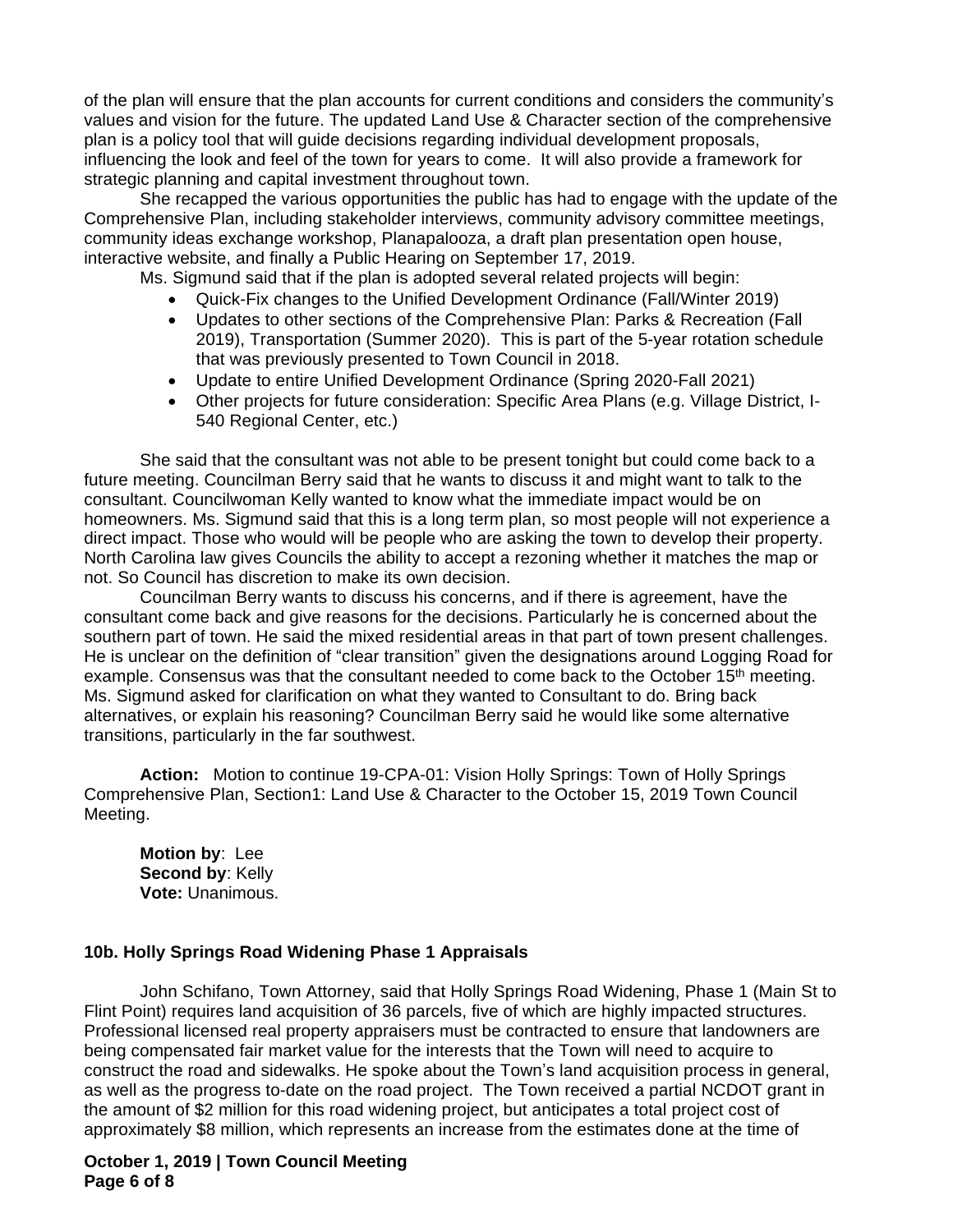grant application. Staff requests an allocation of \$80,000 to obtain property appraisals in order to justify an additional grant request from NCDOT. This item was originally requested on the August 6 Town Council business agenda, at which time Council asked staff to request an extension from CAMPO. He recommended getting the 5 high impact properties appraised first, by different appraisers. The \$80,000 would not be spent all at once, but throughout the course of the process.

Councilwoman Kelly asked where the discussion would be with property owners about specific things like, their driveway would have to move or they will lose a tree. Mr. Schifano said that once the plats are received, staff would send them to the landowners and request any special information, such as historic information that may not be on the record, from the property owners. This happens while the appraisers are doing their work. Then the appraisals come back, which do include impacts like trees and shrubs. Only after that will staff come back to Council for permission to buy properties or easements.

**Action:** Motion to authorize an expenditure of \$80,000 to obtain appraisals for properties impacted by the Holly Springs Road Widening, Phase 1.

**Motion by**: Villadsen **Second by**: Lee **Vote:** Unanimous.

#### **11. OTHER BUSINESS**

Councilwoman Kelly said that October is also Breast Cancer Awareness month and she wanted to bring it up. It is also the end of Rosh Hashanah and Yom Kippur and she wanted to wish the Jewish residents happy holidays. Also she recently toured the LDS temple and likes how we can reach out to different faiths.

Councilwoman Lee asked Kendra Parrish to address the West Holly Springs Rd. median installation. Ms. Parrish said that in the early 2000's it was determined that Holly Springs Road would be a future 4-lane, median-divided road. Medians are never popular, but they provide a lot of traffic control and safety. The Town has installed medians in other locations and while there was immediate comment, people moved became accustomed to them. In 2001 when the plan was approved, it was noted that the driveway was a temporary full access driveway, but when Holly Springs Road was widened, it would become a right turn only access. The owner of the day care property is the same owner from that time. The Downton development road that is being constructed was required to be full access by Council at the time. There will be three options for people coming out of Tullich Way once the Downton plan is completed. The day care owner wanted to pursue a left turn into Earnie Lane option. This is a DOT roadway and they have specific rules. Earnie is 700 feet from NC 55 and the DOT regulations require that it be further than 1000 feet in order to have the left turn option.

Councilwoman Lee said the plan has not changed. It was approved years ago, and we are working to get the information out to residents. Ms. Parrish said that the food cupboard issue was a different issue, that was construction related. Councilman Berry asked that Communications put out some maps or plans showing how people can get around the median issue.

Councilman O'Brien would like to talk about Citizen of the Year at the next workshop and invite Tony Perna and others from the committee. Randy Harrington said it could be added to the October 8th workshop.